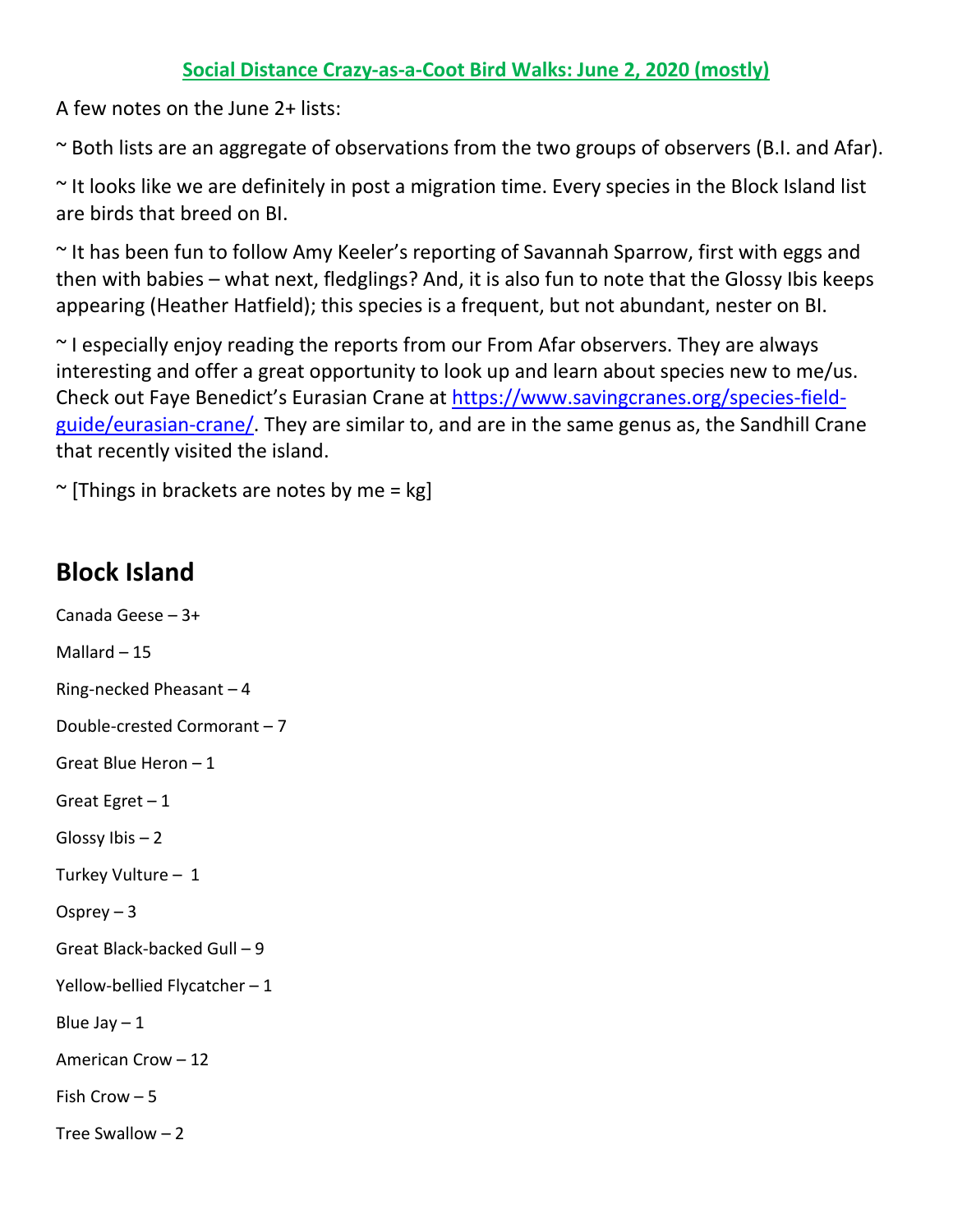| Bank Swallow - 13                          |
|--------------------------------------------|
| Black-capped Chickadee - 3                 |
| Carolina Wren-8                            |
| American Robin - 17                        |
| Gray Catbird - 25                          |
| European Starling - 2                      |
| Cedar Waxwing $-6$                         |
| Yellow Warbler - 19                        |
| Common Yellowthroat - 10                   |
| American Redstart-7                        |
| Rufous-sided Towhee - 17                   |
| Savannah Sparrow - 5, (including 4 babies) |
| Song Sparrow $-6$                          |
| Sparrow species $-2$                       |
| Northern Cardinal - 8                      |
| Red-winged Blackbird - 16                  |
| Common Grackle-2                           |
| Brown-headed Cowbird-2                     |
| American Goldfinch - 18                    |
| House Sparrow $-6$                         |
|                                            |

**From Afar** Delray Beach, FL to Fayetteville, NV; Seattle WA; Eugene, OR; Drangedal, Norway;

\*=European species. Canada Goose – 15 \*Eurasian Crane – 2 American White Pelican – 4 Egret, white – 6, species? Cattle Egret – 3 Great Blue Heron – 4 Wood Stork - 1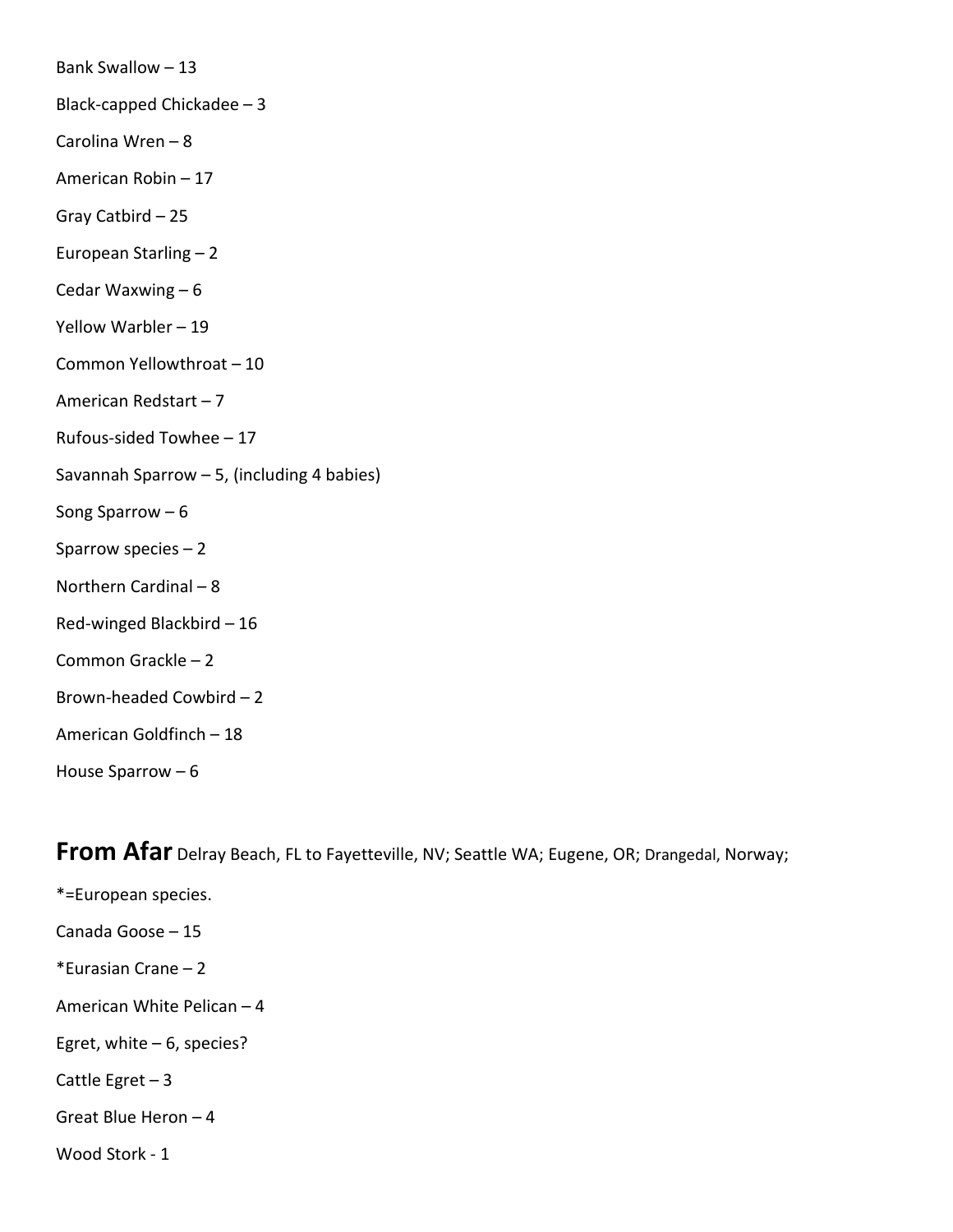Black Vulture – many Swallow-tailed Kite – 1 Golden Eagle – 1 Osprey – 3 Sandhill Crane - 6 Gull species – 1 Stock Dove / Forest Dove – 1 Eurasian Collared-Dove – 3 White Dove – 5 (Species?, possibly Ringed Turtle-dove) Rock Dove – 4 Anna's Hummingbird – 1 Downy Woodpecker – 1 Woodpecker species – 1 Red-breasted Sapsucker – 1 Raven - 1 Tree Swallows – 15 (numerous) Barn Swallow – 1 (*Hirundo rustica,* same genus species in U.S., Britain, Norway. A.k.a. Swallow) \*Roof Swallow – 5 Bush Tit  $-10+$ American Robin – 6  $*$ Robin – 10+ \*Blackbird – 6 (a thrush in Britain & Europe) European Starling – 7 White-crowned Sparrow – 1 Purple Finch -1 House Finch – 9 House Sparrow – 3 (a native species in England, introduced species in U.S.)

**Amy Keeler** – So sorry to miss you . I didn't see a lot Tuesday as my head was faced to the ground planting in the garden. Mitchell Lane. 4 Carolina Wren, 1 Pheasant, 8 Robin, 4 Catbird, 5 Savannah Sparrow (incl 4 babies), 6 House Sparrow, 1 Song Sparrow, 2 Cardinal, 1 Bluejay, 2 Cowbird, 6 Mallard, 4 Yellow Warbler, 1 Grackle, 2 Starling, 1 Chickadee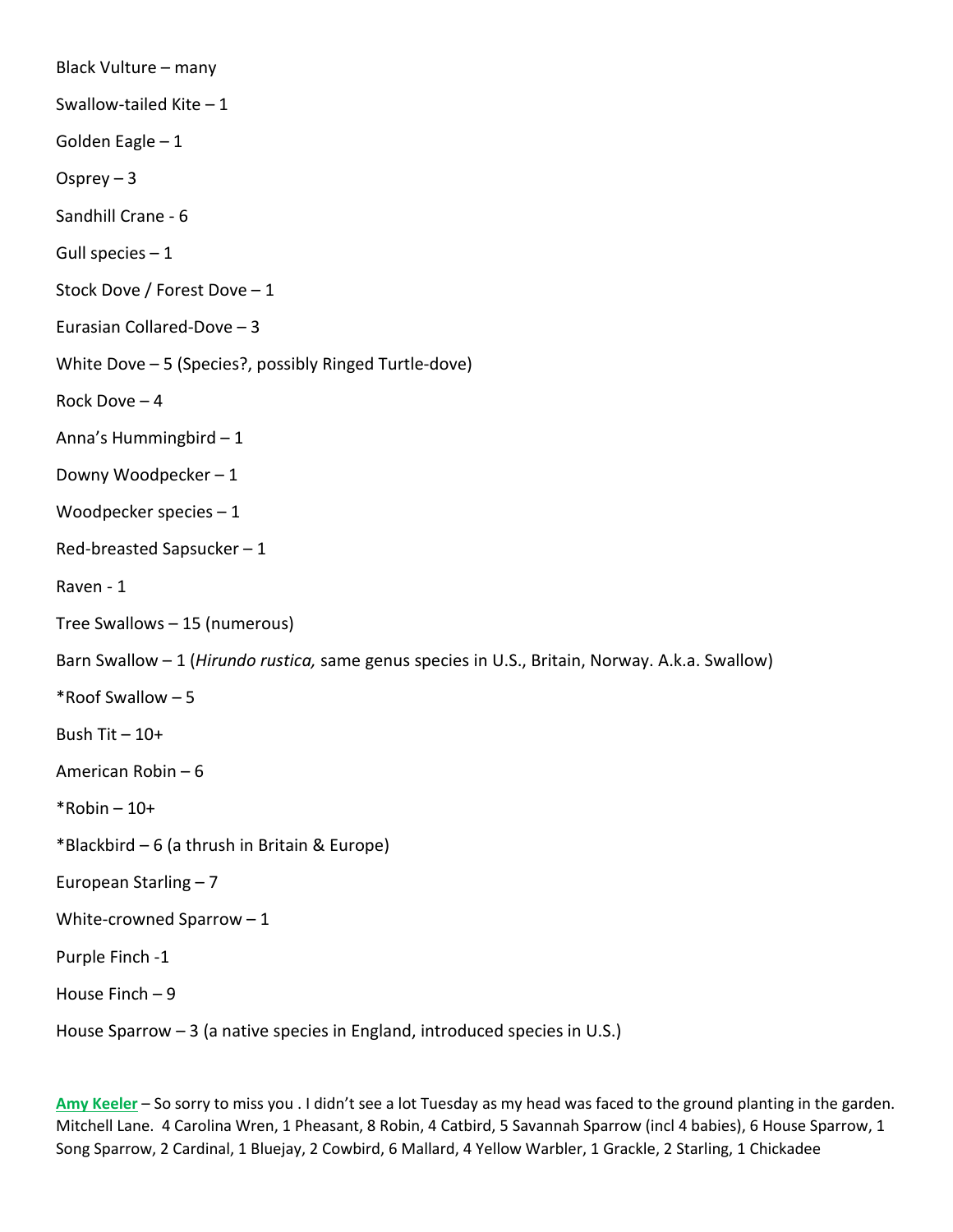**Curt Milton**, Seattle WA. Seattle birds seem rather quiet today. I suspect many have migrated on from here, but I found a few to report. I can hear many in the trees but they're too smart to show themselves. Weather: Light overcast, temps in the low-60s. Song sparrow: numerous, Crow: numerous, Bushtit: 1, Anna's hummingbird: 1, House finches: 9 … or maybe more, Canada goose: 3, Barn swallow: 1, Rock pigeon: 4, Gull: 1, Starling: 6-8, Robin: 2, House sparrow: 3 … 2 non-breeding males, 1 female, White-crowned sparrow: 1, photo below And that's the bird report from here for June 2!  $[Numerous = 10 + -kg]$ 

**Ellen Davis**, Delray Beach, FL – Fayetteville, NC – We've started our journey north and below is a list of our sightings yesterday, June 2nd, on I95 from Delray Beach, FL to Fayetteville, NC. We started at 8:45 am and pulled into our hotel around 7pm. The weather was mostly clear except for an hour of torrential rain around Jupiter, FL.

5 white doves (Delray Beach FL), 6 egrets , 1 swallow tailed kite (Jupiter FL), Many black vultures in trees and in the ground (vero beach), 2 adults + baby osprey (feeding) (Melbourne FL), Stork/crane? In flight (cape Canaveral), 3 cattle egrets, 6 sand hill cranes, 4 Great blue heron, 12 Canadian geese (heading north, just like us (Fayetteville, NC)

**Erica Anderson**, In Oregon the spring migration is over and we have moved into fledglings. I have seen in the past couple of weeks fledged American Robins, Spotted Towhees, House Finches and too many Starlings. Today I was walking in the woods behind my house along the river path and looked up to see 4 American White Pelicans high in the sky flying along the river and heading west towards 2 reservoirs that are about 10miles away. I have never seen Pelicans in this area, only on the coast and other marshy lakes. Was spectacular. Also saw what I'll call a swarm of bushtits covering the cotton wood trees, moving to several locations. Among them was an adult feeding a fledgling. At one point the fledge was dangling by one leg from the branch, don't see why it didn't plunge to the ground. Tree swallows – numerous, American Robin 4, Eurasian Collared-Dove 3, Downy Woodpecker – 1, Red Breasted Sap Sucker – 1, Bushtits - lost count at 10, Cormorant (not sure which kind), Purple Finch-Male 1, American White Pelicans 4. June 3: I just have to add to my sightings. A few minutes ago a woodpecker don't know what kind because it was in shadow flew to my front screen door and landed on the screen. It's warm and the door is open. It squawked a few times in bewilderment and flew away.

**Faye Benedict**, Drangedal, Norway – I spent some time looking for Birds of Interest at home today. I can't make a reløiable list, but can mention a slew of songbirds including lots of European robins (10), call of a forest dove (skogdue, Columba oenas which is European) and about 6 blackbirds. I also saw these:

1. Roof swallows (taksvaler) have arrived! We could say 5. Delichon urbica my book says, and they are Eurasian. They are smaller, with bluish coloration, and they have shorter tails than the barn swallows (still split but not those long tails). Nesting now in the little gaps under my house roof and zooming in and out. I was not able to get a pic but will keep trying.

2. What I deduce to be a golden eagle again, maybe the same one? Soaring high, very high. About 1200- 1500 feet. I am taking the picture from about 300 and am far from the bird with only a 135 mm lens. So it is very large. See shape of tail and wings. I didn't notice any white. Quite a sight and in fact the first time I have seen one soaring over the valley like that. The other large raptor it could be is the musvåk (Buteo buteo) that is pretty common, but they are considerably smaller than this I feel. And they fly around and around in circles on the thermal currants, and this bird was not doing that, it was simply soaring long distance across the valley.

3 Raven .in a dead treetop (killed by the European spruce bark beetle Ips typographus). I think the shape and large bill and bluish coloration distinguish it from a crow. It thought it was larger than a crow. We have been seeing a pair of ravens in the area. See what you think. PS Ravens are important in Norwegian mythology - the god Odin had two of them, called Hugin and Munin, who were his eyes and ears. See drawing. So it was a pretty good bird day! Hope you had a good one too. Best from Drangedal, where it is has been hot (26C today) and dry.

If late additions are allowed you can put 2 cranes on my list. They casually sauntered out onto the road in front of my car, from a riverbed, this morning. Unfortunately I had forgotten my cell phone at home. They are the common crane or Eurasian crane, Grus grus (nice name?). It is the first time I have seen them on